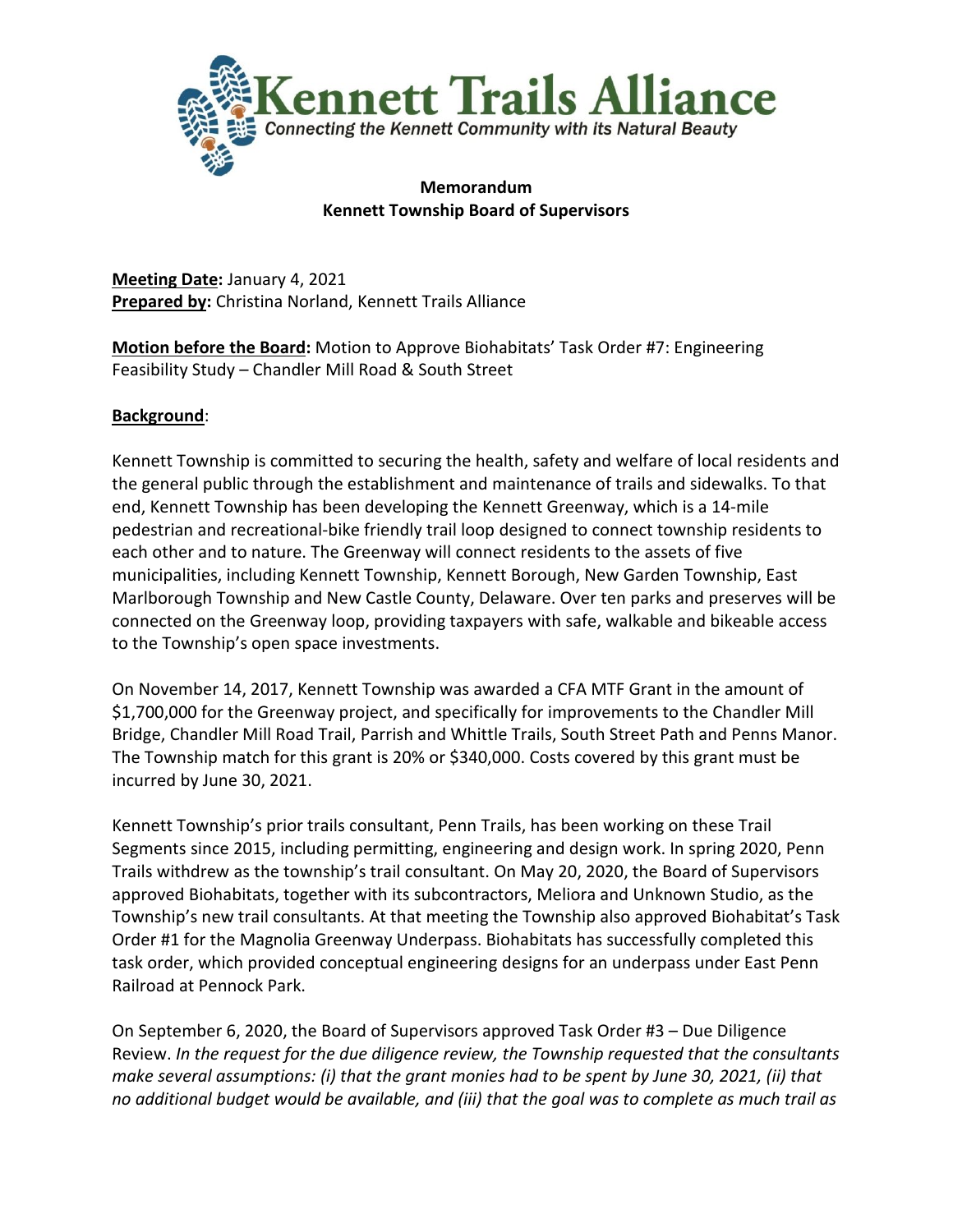*possible within those constraints.[1](#page-0-0)* Based on the assumptions, engineering progress, permitting requirements and progress to date, the consultants recommended that the Township complete the Chandler Mill Road and Whittle/Hillendale crossing trail segments. However, *if the Township required adherence to the assumptions above*, Chandler Mill Road would likely need to be one-way for vehicular traffic. Additional off-road construction work will require permitting, which would make it unlikely to meet the June 30, 2021 deadline. Estimated construction costs for the one-way Chandler Mill option was \$1,724,909, exclusive of community engagement, design, $<sup>2</sup>$  $<sup>2</sup>$  $<sup>2</sup>$  and contingencies.</sup>

In December 2020, these recommendations were presented to the Trails and Sidewalks Committee, the community and the Board of Supervisors. Local residents objected to any design that made Chandler Mill into a one-way road for vehicular traffic. During the December 6, 2020 meeting, the Board of Supervisors directed Township management to see if any other alternatives were possible. Further, the Board of Supervisors approved Biohabitats' Task Order #6 – Traffic Study and Community Engagement in Support of the Design Process.<sup>[3](#page-1-1)</sup> The Traffic Study would provide for additional detail on the current use of Chandler Mill Road and safety impacts of potential designs. Task Order #6 also provided for additional community engagement and support for the design process through April 2021.

Subsequent to the December 6, 2020 meeting, Square Roots Collective (the parent organization of Kennett Trails Alliance) agreed to donate the services of its grant consultant, GMS Funding Solutions, to assist the Township in seeking reimbursements under the CFA MTF Grant. Further, GMS Funding Solutions would assist the Township in applying for an extension of the grant to June 30, 2022. The extension will be sought in late January, early February 2021.

At the December 16, 2020 Board of Supervisors meeting, the Township Manager gave an update on progress in seeking alternatives, per the Board's request. *If a grant extension is granted and the Township expands the budget for the project***,** the Township could reconsider the 2015 McMahon Plan for Chandler Mill Road. The 2015 McMahon Plan allows for two-way vehicular traffic with an off-road trail next to the road. The 2015 McMahon plan provides for two sections of Chandler Mill becoming one-way, with opposing traffic having to yield if oncoming traffic is present. These sections address tight grading in those areas and provide for traffic calming. In 2015, the construction cost estimate was \$2.5-\$2.7 million, exclusive of community engagement, design and contingencies. If this option is chosen, Township staff have developed options for affording the cost over the next several years.

<sup>1</sup> Biohabitats brought on McMahon Engineering for Task Order #3 to assist in the design of Chandler Mill Road, given their extensive traffic engineering experience and prior work on Chandler Mill Road. McMahon provided the initial preliminary design for the CFA MTF grant in 2015, known as the "2015 McMahon Plan."

<span id="page-1-0"></span> $<sup>2</sup>$  As required by Task Order #3, Biohabitats provided a quote for full construction-ready design documents based</sup> on their recommendations. This quote is contained in Task Order #4 – Full Design Services for Chandler Mill Road, Whittle Connector & Hillendale Crossing. The quote – based on Chandler Mill being 1-way for vehicular traffic – was \$263,179.00. This Task Order has not been presented to the Board of Supervisors for approval.

<span id="page-1-1"></span><sup>3</sup> Task Order #5 – Kennett Township Community Engagement Support was approved by the Board of Supervisors at its September 16, 2020 meeting. This task order permitted the Township to engagement the consultants for community meetings and activities. Work under this Task Order has been now been rolled into Task Order #6.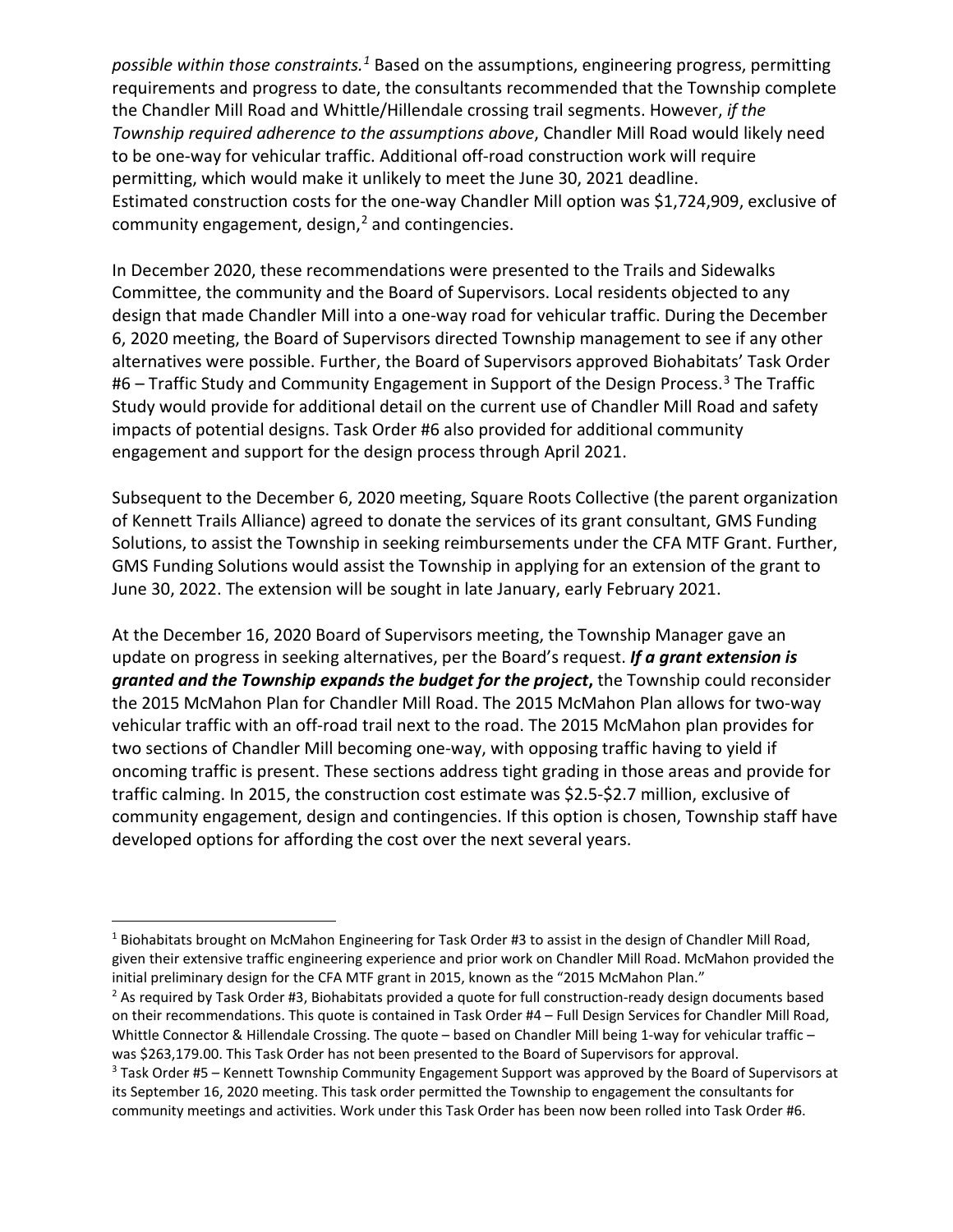In addition, the Township Manager noted that New Garden Township was potentially applying for a TASA grant in 2021 to create a trail from New Garden Shopping Center down Scarlett Road to W. South Street and then on W. South Street to the Kennett Township line. New Garden is also retaining McMahon for their project.

The Township Manager stated that Biohabitats is putting together a task order to provide for preliminary engineering for the 2015 McMahon Concept (and alternatives) and South Street. **During that meeting, the Board preliminarily approved Biohabitats to begin preliminary engineering work for Chandler Mill Road under the 2015 McMahon concept.** 

*Note that neither the 2015 McMahon concept nor South Street can be completed by June 30, 2021. Further, given delays to date, it is increasingly unlikely that the Township would be able to fully and meaningfully utilize the granted construction funds by June 30, 2021, regardless of design. As a result, the Township will need to rely on getting an extension.* As part of the extension process, it is important for the Township to have a clear plan forward on its use for the CFA MTF Grant.

## **Current Matter:**

Biohabitats has now provided Task Order #7: Engineering Feasibility Study – Chandler Mill Road & South Street for the Board of Supervisors' approval.

The proposal provides for McMahon to evaluate the design configuration shown on the 2015 McMahon plan for creative and cost-effective solutions. The plan will provide for a couple of design options, likely including:

- Two-way vehicular traffic, with a 6ft pedestrian trail, with professional cyclists sharing the road north-south with vehicular traffic
- Two-way vehicular traffic, with a 10 ft multiuse trail, with bikers and pedestrians sharing the trail

In both of these design configurations, there would be two sections of one-way road, where oncoming traffic would need to yield. At that point, the trail would be 10ft wide with bikers and pedestrians using the trail. The trail surfacing would likely be paved and boardwalk, due to wetland impacts.

Further, McMahon will evaluate utilizing "two-way traffic to share a travel lane" configurations, aka "advisory shoulders", "advisory bike lanes" and "edge lane roads" along Chandler Mill Road. This evaluation will consider current land use, ADT, speed, cartway width, roadway alignment, sight distance, roadside development and existing pedestrian facilities. In addition, a summary matrix will be prepared to compare the use of this type of configuration to similar facilities across the country.

Deliverables include:

- Preliminary engineering plans depicting the trail, roadway pavement markings, signage, critical fill slope lines, buffer areas, planter islands, lookout areas, and callouts for stream, tree and wetland impacts
- Summary matrix of impacts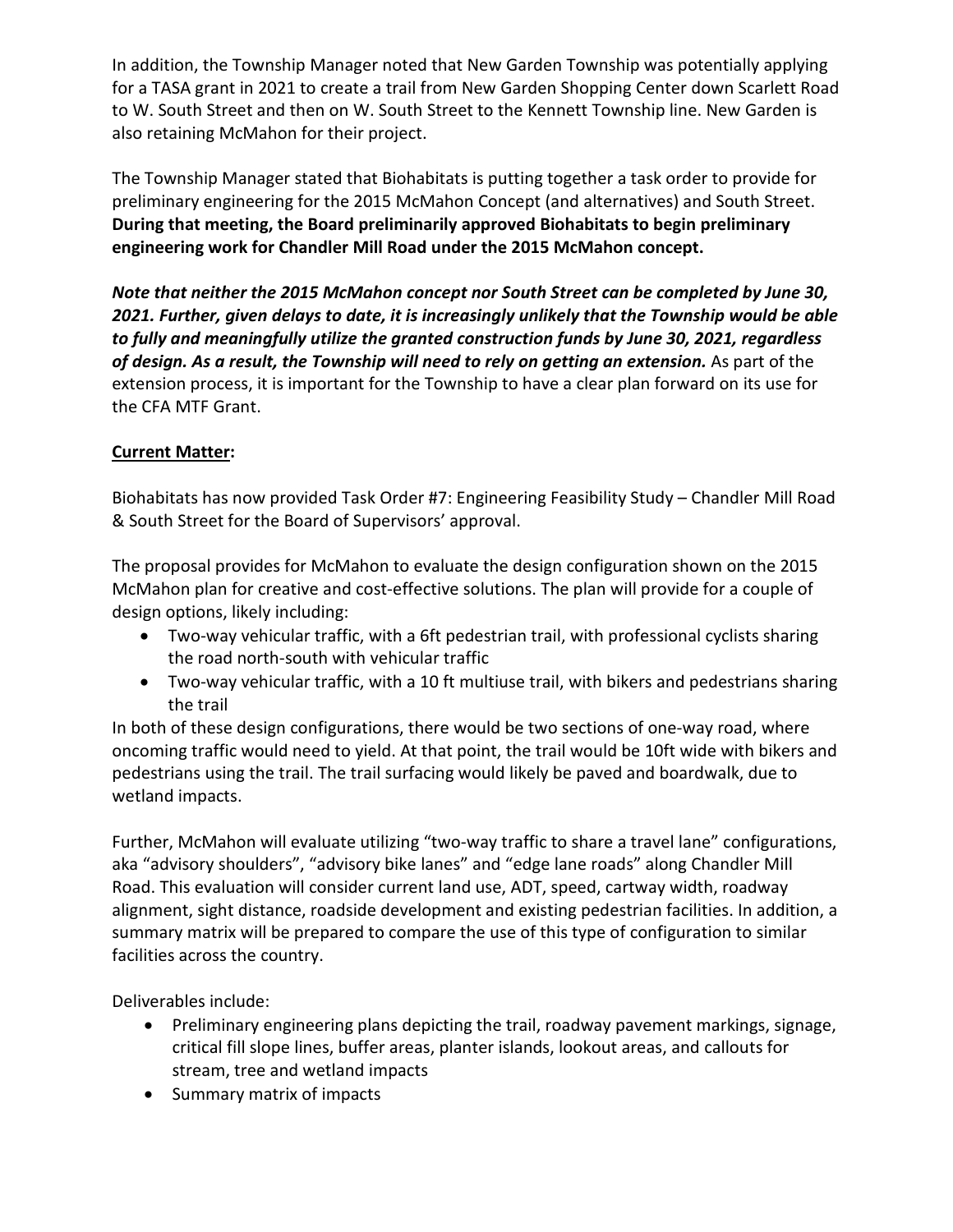- Opinion of costs
- Speed study at two locations on Chandler Mill Road
- Evaluation of "advisory shoulders"
- 2 eye-level view illustrative renderings for use in public engagement meetings

Total cost of Chandler Mill Road Preliminary Engineering: \$65,215

For South Street, Meliora Design would lead the effort, and provide preliminary plans that would include extending the trail from a new pedestrian bridge at Herb Pennock Park to Kaolin Mushroom facilities on W South Street. In addition, McMahon would provide the Township with TASA grant application assistance in conjunction with New Garden Township.

Deliverables include:

- Preliminary horizontal and vertical geometry design and layout for the South Street portion of the trail, from the proposed bridge connection at Herb Pennock Park to the Kaolin Mushroom Facility
- Narrative regarding design considerations and permitting requirements, including impact on project budget and schedule
- Preliminary construction cost estimate
- TASA grant application assistance (grant application materials detailed in the proposal)
- Renderings: 1 of a Parrish Crossing to Pennock Park; 1 plan of Kaolin Mushroom to Scarlett Road, 1 plan of South Street raised intersection

Total cost of South Street: \$37,960

Schedule & Implementation Guidance (for grant extension): \$4,170

**Total cost: \$107,345** (note that this cost does not include final, construction-ready engineering documents, which would need to be completed after the Board of Supervisors' approves a final direction/design for the use of CFA MTF funds)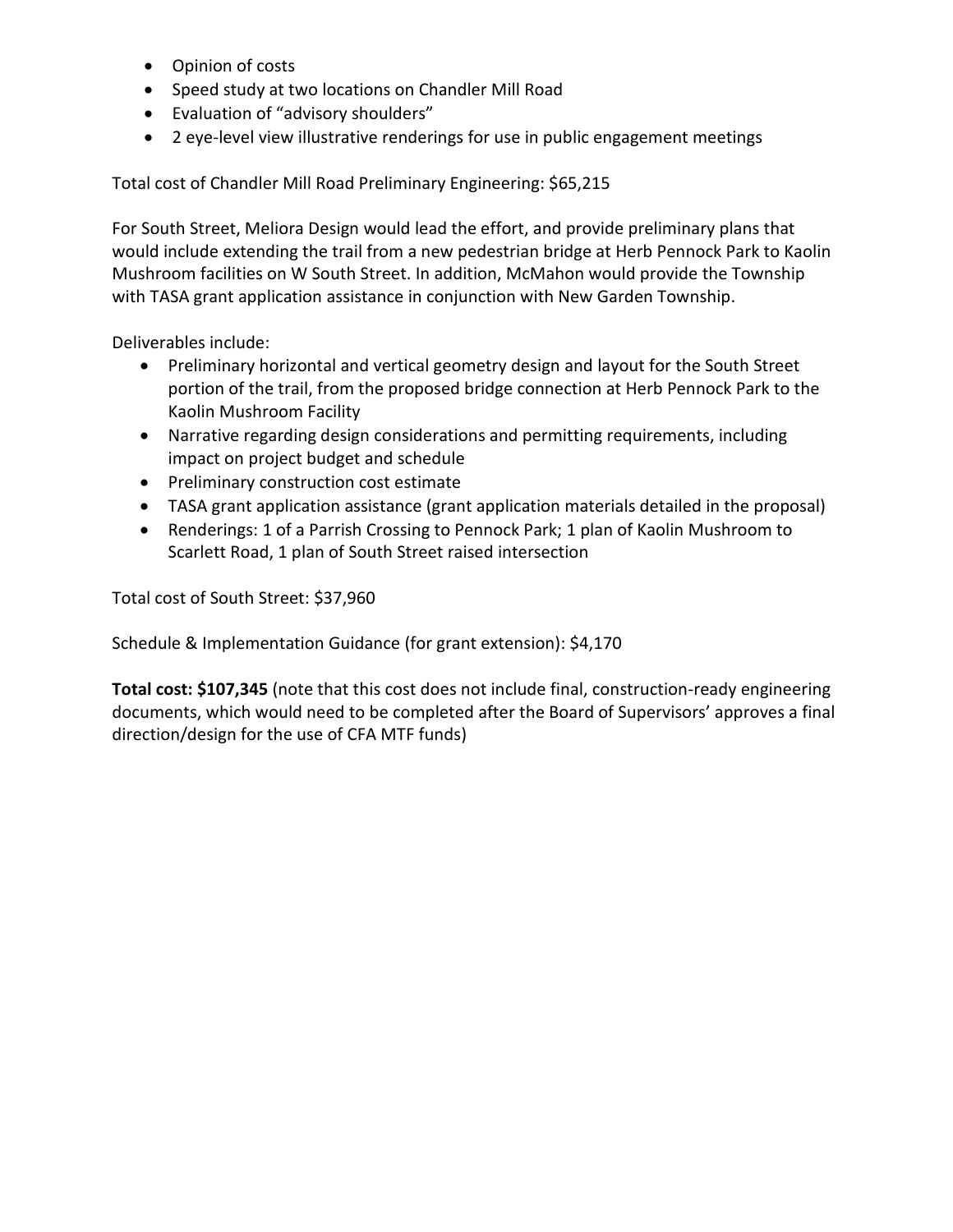

The Stables Building 2081 Clipper Park Road Baltimore, MD 21211

December 23, 2020

Township of Kennett, Chester County 801 Burrows Run Road Chadds Ford, PA 19317

#### **RE: REV FINAL Proposal for Task Order 7 - Engineering Feasibility Study – Chandler Mill Road & South Street**

Dear Eden,

Following this letter is our **revised final** proposal for Task Order 7 under the current Master Service Agreement.

If you have any questions regarding this scope of work, please contact me by phone 667-401-8472 or by email at jdowdell@biohabitats.com. If this proposed scope and fee, are acceptable, please sign below to fully execute the Agreement and give formal notice to proceed.

Once signed, please return a copy of the full Agreement to: contracts@biohabitats.com or to the mailing address above.

Sincerely,

**Biohabitats, Inc.**

A Dowdell

**Jennifer Dowdell, Project Manager Dec. 23, 2020**

*Signature Name, Title Date*

\_\_\_\_\_\_\_\_\_\_\_\_\_\_\_\_\_\_\_\_\_\_\_\_\_\_\_\_\_ \_\_\_\_\_\_\_\_\_\_\_\_\_\_\_\_\_\_\_\_\_\_\_\_\_\_\_\_\_ \_\_\_\_\_\_\_\_

#### **Client: Township of Kennett**

Execution of this Task Order authorizes Biohabitats to initiate the Work Plan in accordance with the Scope of Work, Schedule, Fee and terms as provided in the Master Services Agreement dated June 3, 2020. If this Agreement is not accepted within 30 days from the date of receipt, the offer to perform the described Services may be withdrawn and Biohabitats may renegotiate this proposal.

\_\_\_\_\_\_\_\_\_\_\_\_\_\_\_\_\_\_\_\_\_\_\_\_\_\_\_\_\_ \_\_\_\_\_\_\_\_\_\_\_\_\_\_\_\_\_\_\_\_\_\_\_\_\_\_\_\_\_ \_\_\_\_\_\_\_\_ *Signature Name, Title Date*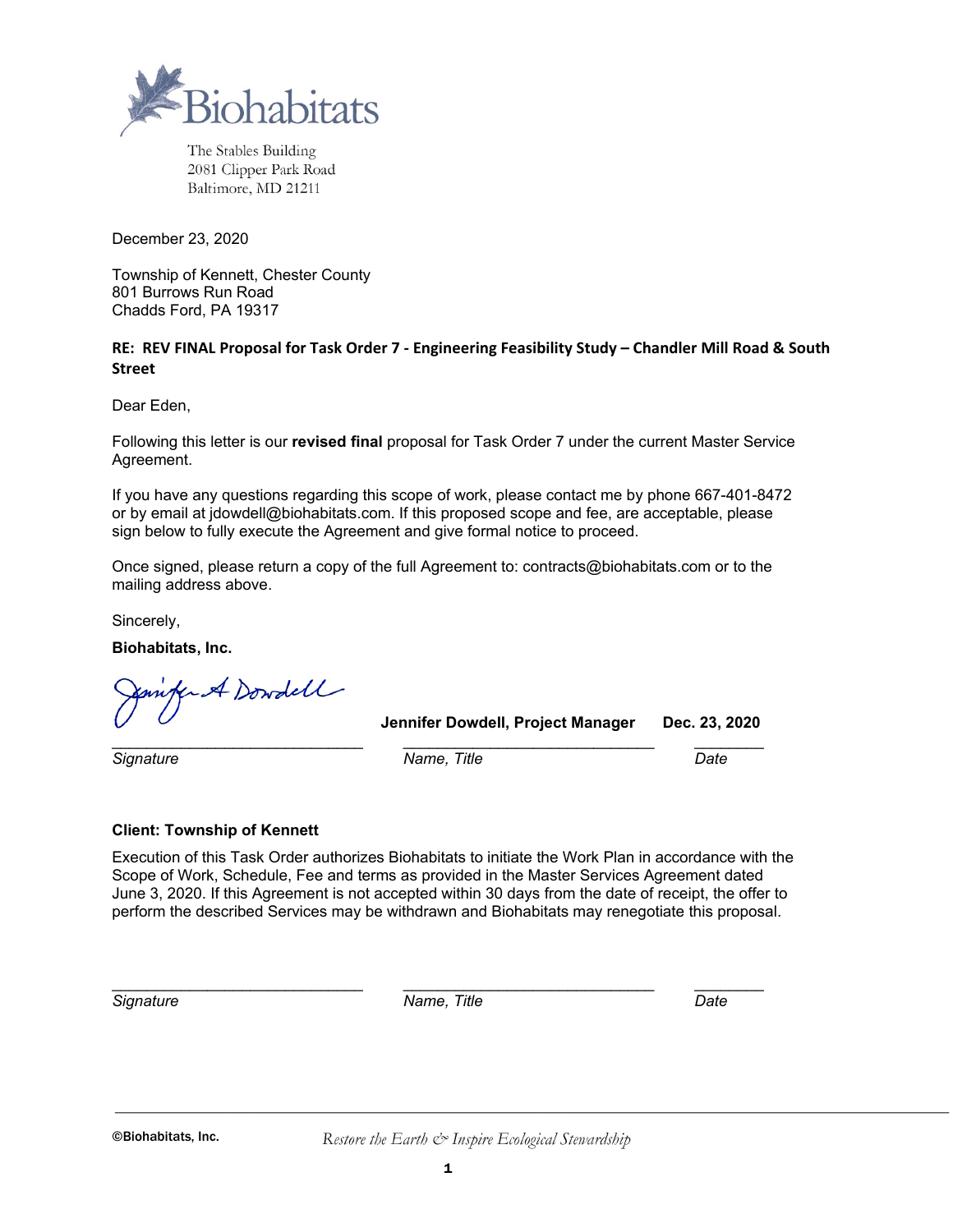REV FINAL Proposal for Task Order 7 - Engineering Feasibility Study – Chandler Mill Road & South Street Township of Kennett Master Services Agreement December 23, 2020

# TASK ORDER 7 UNDERSTANDING



The purpose of this Task Order is to provide a preliminary engineering study of the Chandler Mill Road trail segment (based on the 2015 McMahon concept), including schedule considerations to help inform the grant extension efforts and one option for South Street. For Chandler Mill, the study will include permitting implications, design and traffic calming considerations, and some thoughts on a potential traffic control plan. For South Street, permitting implications will be considered, as well design considerations and supporting materials for a future grant proposal. Biohabitats will act as project manager for the design consultant team as well as provide input on ecological design considerations, with McMahon taking the lead on Chandler Mill and Meliora taking the lead on South Street. Unknown Studio will provide design support to both and provide renderings for use in public engagement activities listed in Task Order 6 (Meetings and Engagement).

The goal of this task order is to develop a deeper understanding of the engineering implications for the Chandler Mill road trail segment to inform a Board of Supervisors decision in February 2021 to support the future development of a 100% design proposal for a segment to be funded under the current grant award. This preliminary engineering effort will provide further information about engineering and design implications, as well as preliminarily exploring the user experience along the trail segment for the design options, and potential permitting implications to help with Board of Supervisors discussions and grant extension discussions. This task order will occur in parallel with the public engagement and meetings effort listed in Task Order 6, with the goal of completion in mid-February. Because the team already has meetings scoped in the Task Order 6 contract, we have not proposed any meetings in this task order.

# SCOPE OF WORK

- 1. Biohabitats will provide management through the Master Services Agreement with Kennett Township for this task order with McMahon and Meliora providing preliminary engineering studies; and with design support and ecological input from Unknown and Biohabitats respectively.
- 2. The Client shall provide the following information or services within seven (7) days of notice to proceed, as required for performance of its services outlined herein:
	- a. All existing design documentation for segments via the Kennett Greenway Sharepoint site
	- b. A document with specific language required for grant extension responses.
- 3. The following design guidelines and publications will be utilized for the preliminary engineering study:
	- a. PennDOT Design Manual, Part 2 (DM-2): Highway Design, Publication 13M, March 2015 Edition
	- b. A Policy on Geometric Design of Highways and Streets (Green Book), Sixth Edition (2011), America Association of State Highway and Transportation Officials (AASHTO)
	- c. Guide for the Planning, Design and Operation of Pedestrian Facilities, (2004), American Association of State Highway and Transportation Officials (AASHTO)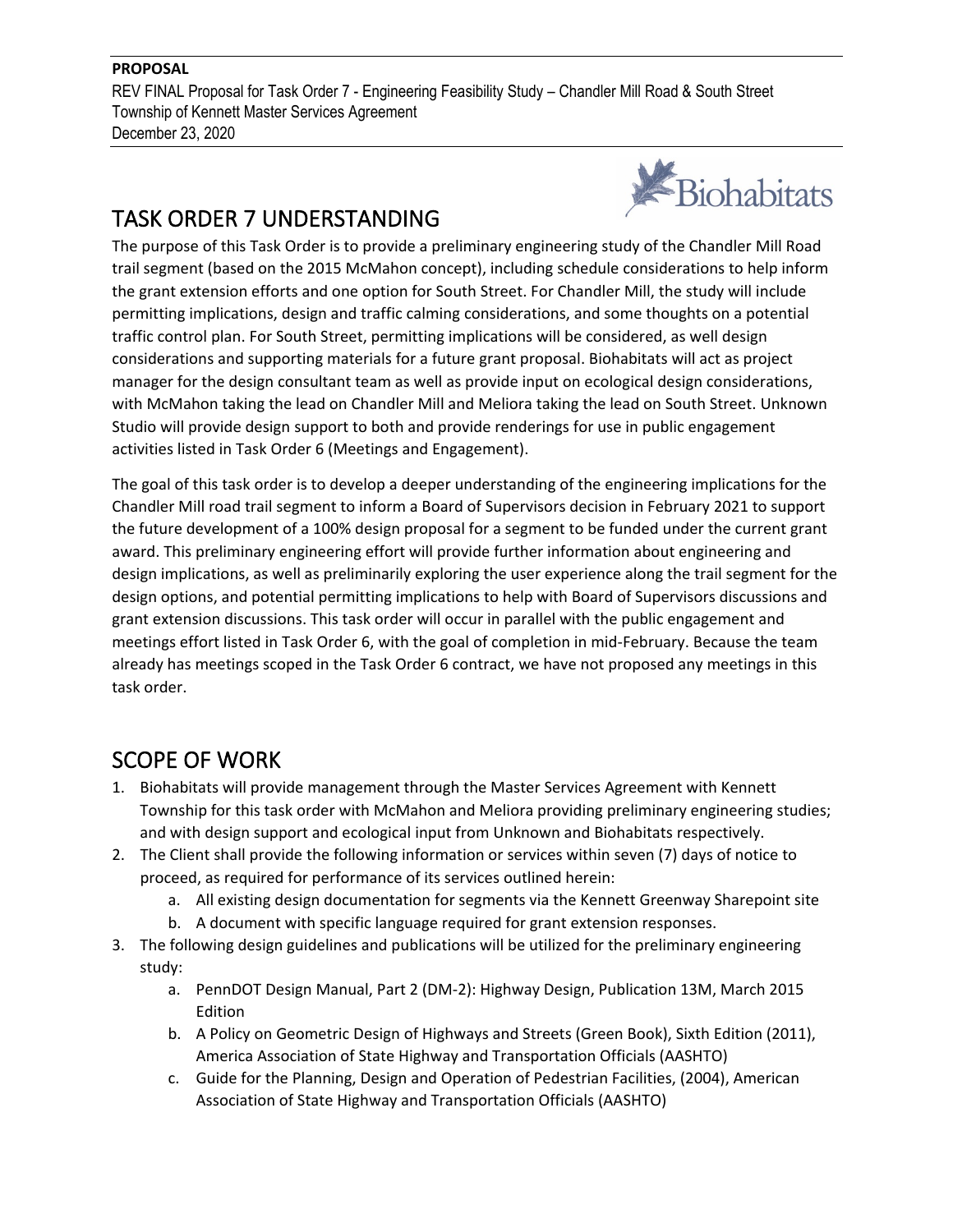REV FINAL Proposal for Task Order 7 - Engineering Feasibility Study – Chandler Mill Road & South Street Township of Kennett Master Services Agreement December 23, 2020

- d. Pennsylvania's Traffic Calming Handbook (2012), PennDOT Publication 383
- e. Guide for the Development of Bicycle Facilities (2012), American Association of State Highway and Transportation Officials (AASHTO) or latest revisions to these guidelines.
- 4. This proposal does not include refinements of the concepts developed within this task order after receiving feedback from the Township or public. All refinements will be incorporated into final design development of Chandler Mill or South Street – which would be completed under a separate (future) task order.
- 5. All meetings will be attended as approved under Task Order No. 6. Additional meetings requested by Kennett Township or the evaluation of additional design options/alternatives for Chandler Mill Road or the South Street segments will be billed on a time and material basis with the rates specified below.
- 6. This scope of work does not include 100% design development or documentation; nor does it provide any further survey work or wetland delineations.
- 7. This scope of work does not include public meetings/engagement, as they are included under the scope of Task Order 6 - which the team assumes will occur in parallel with this preliminary engineering study effort.
- 8. This proposed scope and fee is valid for a period of 60 days, after which it may be negotiated. This scope assumes an end date of February 28, 2021.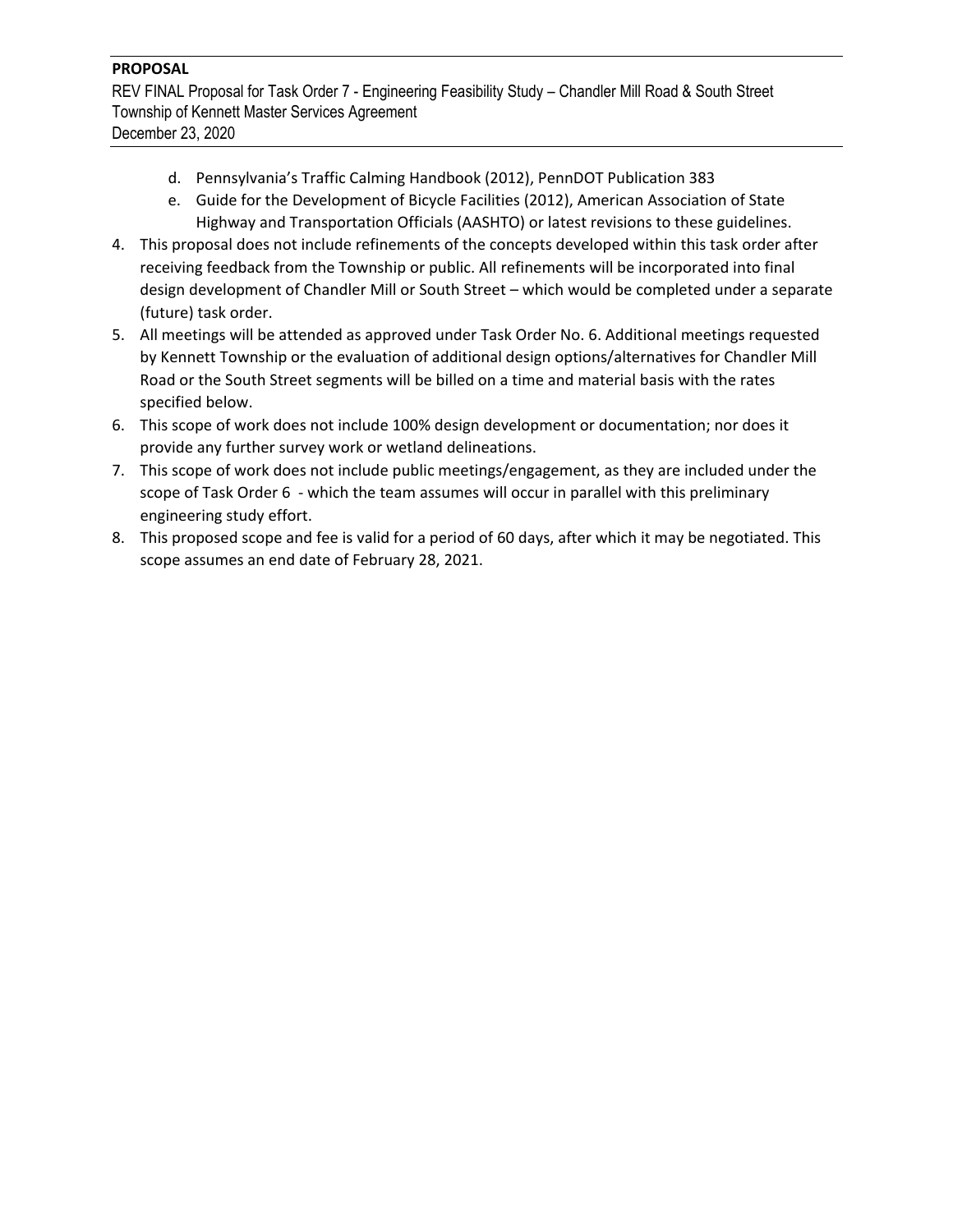REV FINAL Proposal for Task Order 7 - Engineering Feasibility Study – Chandler Mill Road & South Street Township of Kennett Master Services Agreement December 23, 2020

# PROPOSED WORK PLAN

# **TASK 1 Chandler Mill Road Preliminary Engineering Study**

For the Preliminary Engineering Study for Chandler Mill Road trail, McMahon will evaluate the design configuration shown on the 2015 McMahon Associates concept plan for creative and cost-effective solutions. Design options for the McMahon design concept will be listed on the plan that is prepared, as well as discussed in detail with the Township and public (meetings under Task Order 6 contract).

McMahon will supplement the recently completed topographic survey with additional contour data from the Pennsylvania Spatial Data Access (PASDA) geospatial data portal for the purpose of completing the preliminary layout of the McMahon 2015 concept. McMahon will develop design criteria as it relates to the trail and roadway elements. Horizontal geometry will be developed with input from Unknown Studio. Unknown Studio will provide design input including planter islands, viewsheds and placemaking, and material details and edge conditions.

Meliora will lead the analysis of environmental and permitting impacts for the Chandler Mill Road preliminary design as developed by McMahon, including identifying permitting requirements, design requirements for work within the floodway, and the impact of permitting requirements on project cost and schedule. It is anticipated that potential impacts include work within the floodway, stormwater management design and permitting requirements, and wetland and Waters of the U.S. impacts.

Biohabitats will provide input on avoidance and minimization of wetland and Waters of the U.S. impacts for the McMahon 2015 concept based on a wetland delineation completed in conjunction with a survey conducted with McMahon under a separate contract and review of supplemental contour data compiled by McMahon. Meliora will provide recommendations related to addressing these issues to support McMahon's horizontal layout of the trail. Meliora will work with Unknown Studio to support McMahon in the Chandler Mill analysis.

A subsequent preliminary design layout will include the vertical component (vertical alignment, corridor setup and analysis and adjustments for the roadway vertical geometry along steep and curved sections) utilizing AutoCAD Civil 3D. McMahon will evaluate that there are no issues with safety with the transformation of the roadway. At the completion of the preliminary design layout, McMahon will work with the team to review impacts (stream embankment, trees, wetlands, crossing pipes, culverts) along the stream side and look for some refinement to avoid and minimize impacts. Also, McMahon will work with Unknown Studio on providing Civil 3D data for preparing renderings.

This task will include McMahon preparing preliminary plans depicting the trail, roadway pavement markings and legends, signage, critical fill slope lines (no contours), buffer area, planter islands, lookout areas, overall wayfinding signs for bicyclists and callouts for stream, tree and wetland impacts. McMahon will work with Meliora for the preparation of a summary matrix for these impacts. An opinion of cost estimate for the 2015 McMahon concept and options will be prepared. To supplement the traffic study (covered under Task Order 6), McMahon will develop a speed study proposal at two locations along Chandler Mill Road which would use a MioVision device to collect bike and pedestrian data along the roadway for a week or two.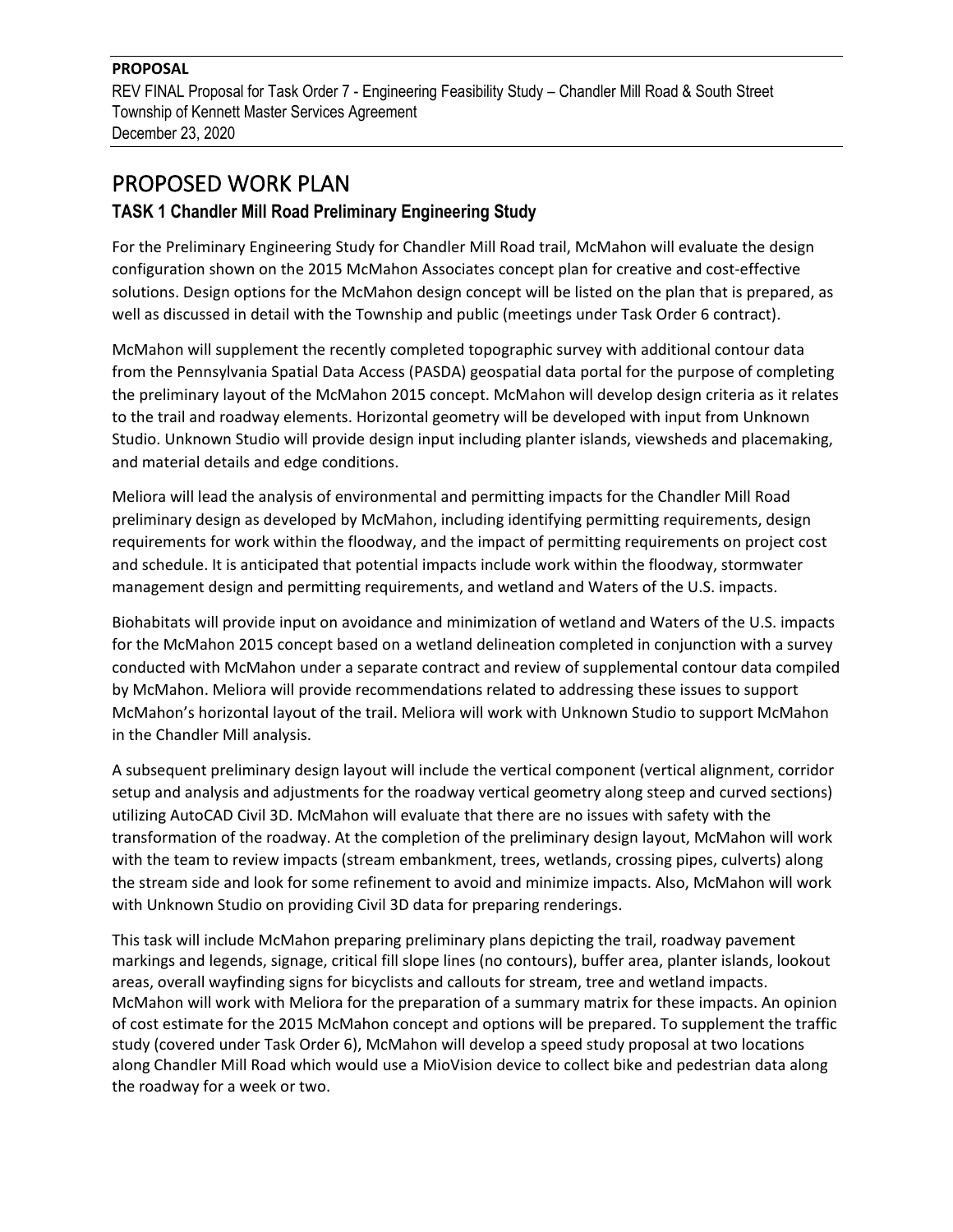REV FINAL Proposal for Task Order 7 - Engineering Feasibility Study – Chandler Mill Road & South Street Township of Kennett Master Services Agreement December 23, 2020

This task will include an evaluation of utilizing a "Two-way traffic to share a travel lane" configuration (aka "Advisory Shoulders", "Advisory Bike Lanes" and "Edge Lane Roads") along Chandler Mill Road. This evaluation will consider current land use, ADT, speed, cartway width, roadway alignment, sight distance, roadside development, and existing pedestrian facilities. In addition, a summary matrix will be prepared to compare the use of this type of configuration to similar facilities across the country.

NOTE: As noted above, this proposal does not include refinements of the Chandler Mill Road preliminary trail configuration and design options after receiving feedback from the Township or public. All refinements will be incorporated into the final design of the selected trail configuration and design options under a separate (future) work order. All meetings will be attended as approved under Task Order No. 6. Additional meetings requested by Kennett Township or the evaluation of additional design alternatives for Chandler Mill Road will be billed on a time and material basis.

#### *Task 1 Deliverables*

- Preliminary plans depicting the trail, roadway pavement markings and legends, signage, critical fill slope lines (no contours), buffer area, planter islands, lookout areas, overall wayfinding signs for bicyclists and callouts for stream, tree and wetland impacts.
- Summary matrix of impacts
- Opinion of cost
- Speed study at two locations along Chandler Mill Road
- Evaluation of "two-way traffic to share a travel lane" configuration, as described above
- 2 eye-level view illustrative renderings for use in public and engagement meetings listed in Task Order 6

# **TASK 2 South Street Connector Preliminary Engineering Study & Grant Application Materials Support**

Meliora will lead this effort, preparing preliminary plans extending from the proposed new pedestrian bridge at Herb Pennock Park to Kaolin Mushrooms facilities. This will include preliminary horizontal and vertical geometry, as well as identifying permitting requirements and their impact to cost and schedule. The Plans will be based on PennDOT Design Standards and AASHTO. McMahon Associates will provide design for the proposed raised intersection crossing at South Street. Meliora will coordinate with Unknown Studio and McMahon Associates to incorporate recommendations to improve the experience along this segment of the trail. The team will develop a construction cost estimate for this portion of the trail based on the preliminary design. Unknown Studio will provide input on materials, edging details, planting design, medians and traffic buffers, and raised intersection and connection to Pennock Park.

McMahon will work with Unknown Studio and Meliora to complete the preliminary horizontal and vertical geometry design layout for the proposed raised intersection crossing at South Street and a revised opinion of cost estimate based on the preliminary design layout.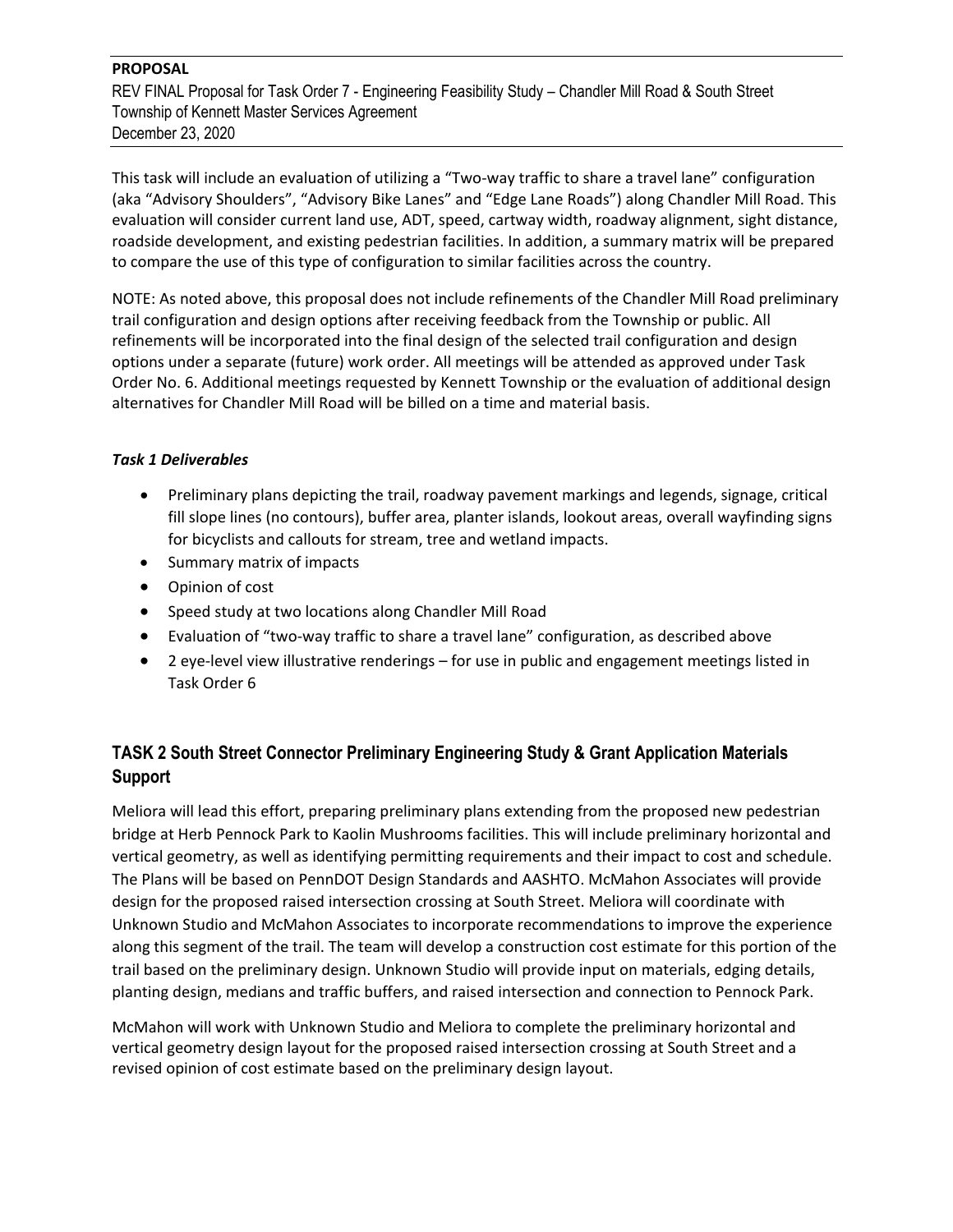REV FINAL Proposal for Task Order 7 - Engineering Feasibility Study – Chandler Mill Road & South Street Township of Kennett Master Services Agreement December 23, 2020

In addition, McMahon will provide the Township with TA Set-aside grant application assistance for the South Street Connector in conjunction with New Garden Township. We anticipate PennDOT will announce a TA Set-aside grant round in early 2021.

Since the TA Set-aside application and program guidelines have not been released, the following scope of services is based on previous program guidelines from 2018. McMahon will work closely with Township staff and understand that the Township will submit the application and supporting materials.

McMahon will prepare the grant application materials outlined below and support coordination with project partners regarding the project.

- Amount of grant funding request and matching funds: McMahon will coordinate with the Township to determine the amount of grant request and matching funds commitment based on the opinion of cost prepared as part of Task 1. This could include a phase of the overall connection, particularly if the project cost exceeds the maximum amount allowed for a TA Setaside grant request.
- Project Initiation Form: McMahon will prepare a draft of the form for the Township's review and coordinate with representatives from DVRPC, PennDOT, and Chester County Planning Commission.
- Pre-application meeting: McMahon will attend one meeting with representatives DVRPC, PennDOT District 6-0, and Chester County Planning Commission to discuss the project and grant application.
- TA Set-aside application narrative, schedule, and opinion of cost: McMahon will prepare a draft of the narrative text, milestone schedule, and opinion of cost estimate by phase for the Township's review.
- Attachments: McMahon will compile and prepare PDF versions of the following attachments to support the Township's application.
	- Location Map
	- Concept Plan as prepared by our team
	- Conceptual Opinion of Cost prepared by McMahon
	- Other Supporting Documentation

NOTE: As noted above, this proposal does not include refinements of the South Street preliminary trail configuration and design options after receiving feedback from the Township or public. All refinements will be incorporated into the final design of the selected trail configuration and design options under a separate (future) work order. All meetings will be attended as approved under Task Order No. 6. Additional meetings requested by Kennett Township or the evaluation of additional design alternatives for South Street will be billed on a time and material basis.

#### *Task Deliverables*

• Preliminary horizontal and vertical geometry design and layout for the South Street portion of the trail, from the proposed bridge connection at Herb Pennock Park to the Kaolin Mushroom Facility with narrative regarding design considerations and permitting requirements, including impact on project budget and schedule.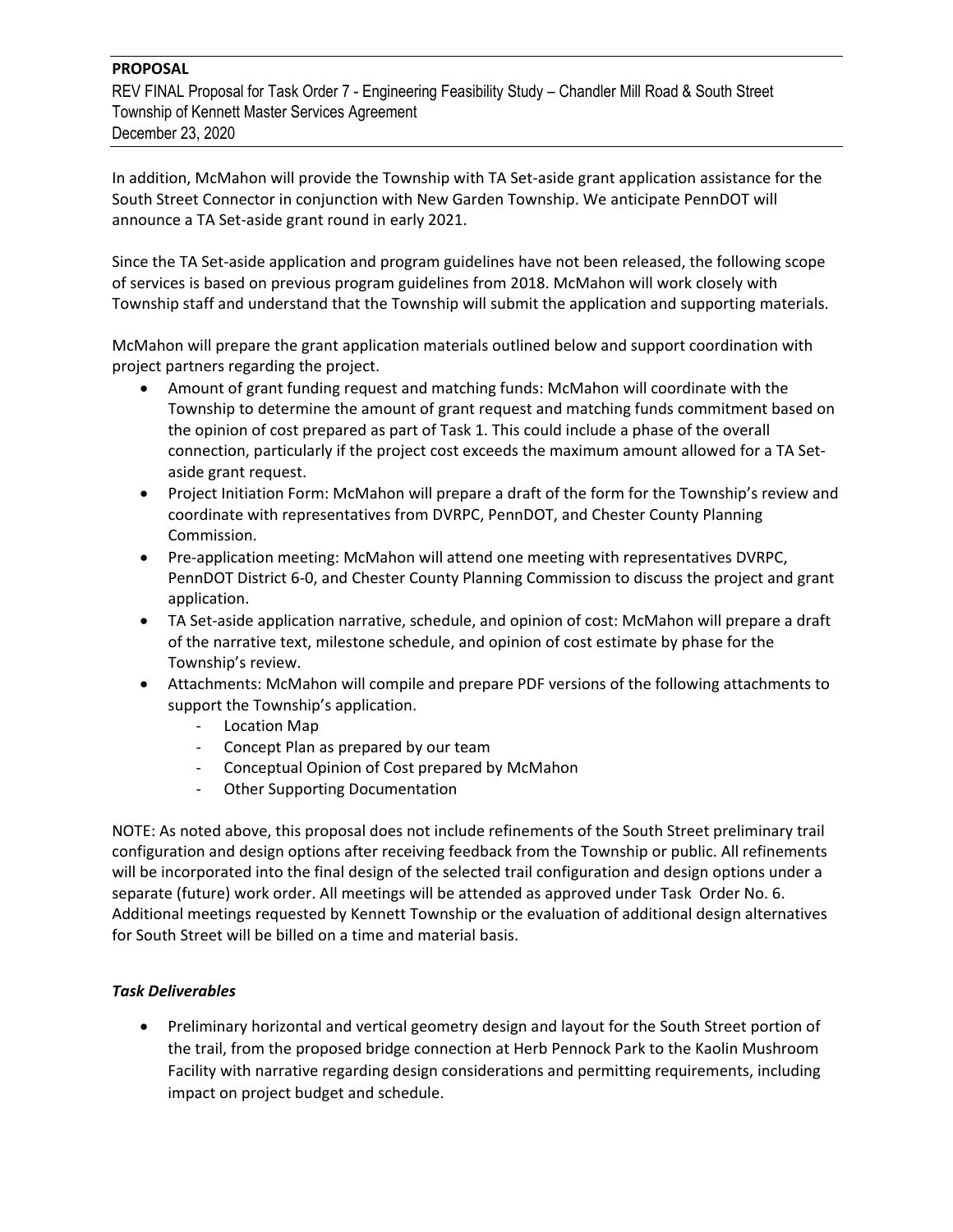REV FINAL Proposal for Task Order 7 - Engineering Feasibility Study – Chandler Mill Road & South Street Township of Kennett Master Services Agreement December 23, 2020

- Preliminary level Construction Cost Estimate
- TA Set-aside grant application assistance for the South Street Connector in conjunction with New Garden Township - grant application materials as listed above
- Renderings: 1 eye-level view illustrative rendering of Parrish Crossing to Pennock; 1 Illustrative Plan of Kaolin to Scarlett Road; 1 Detail Plan of South Street raised intersection area

### **TASK 3 Schedule Guidance**

The team will prepare a preliminary schedule (Chandler Mill Road and South Street) to inform the grant extension application.

#### *Task Deliverables*

• Preliminary schedule for design and construction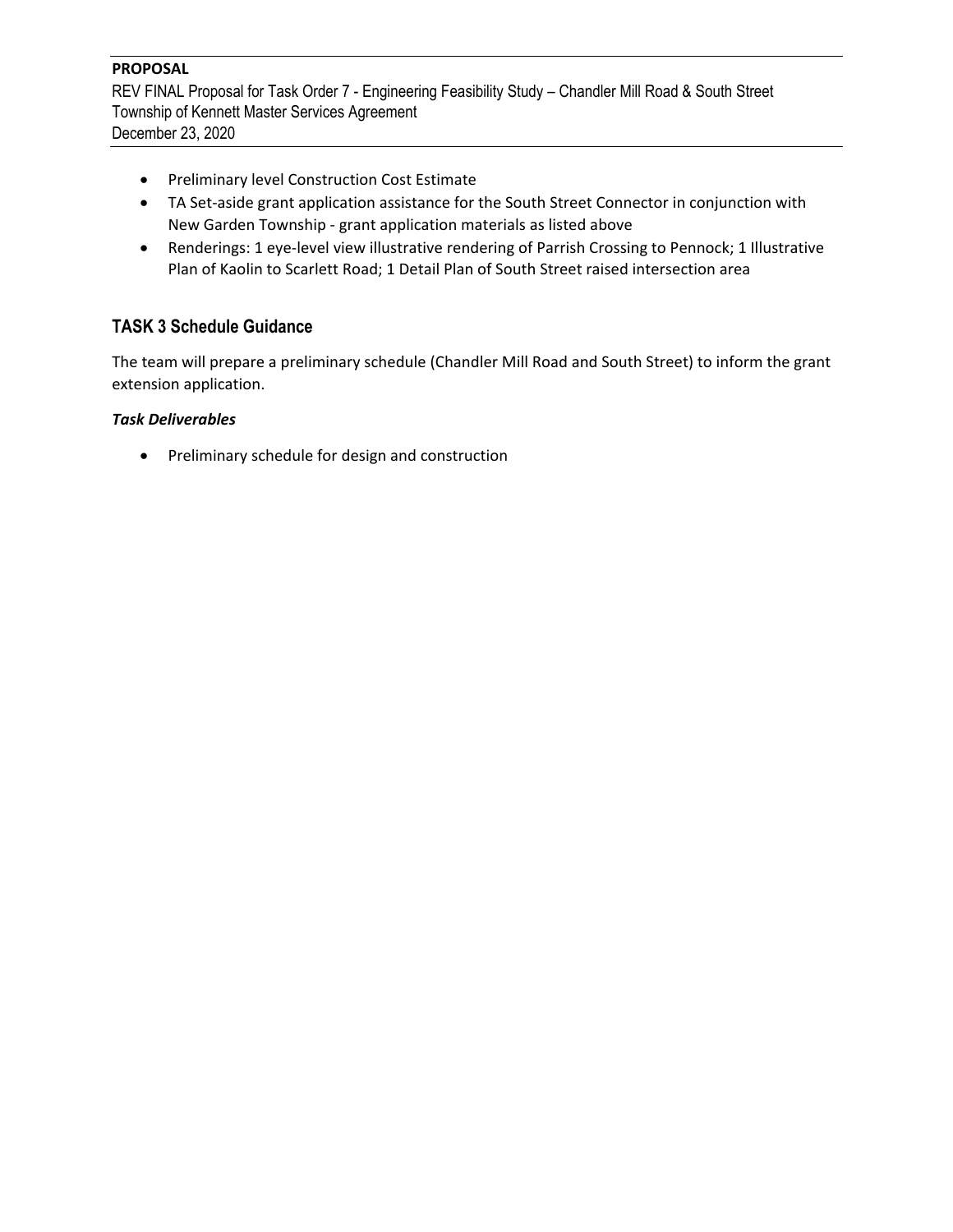REV FINAL Proposal for Task Order 7 - Engineering Feasibility Study – Chandler Mill Road & South Street Township of Kennett Master Services Agreement December 23, 2020

# **SCHEDULE**

The Biohabitats-led team is available to begin work on this scope immediately upon notice-to-proceed and will adhere to a schedule mutually agreed upon with Kennett Township, through the middle to late February.

# FEE

Compensation to Biohabitats for the services described herein are in accordance with the Scope of Work, Work Plan and Schedule specified above. This project shall be paid as a lump sum totaling: **\$107,345.00**. If the client needs to exceed the efforts described in the above scope of work, the team can provide additional support via the rates below, on a time and materials basis.

| <b>PHASES</b>                                                         | <b>FEE</b>   |
|-----------------------------------------------------------------------|--------------|
|                                                                       |              |
| TASK 1 Chandler Mill Road Preliminary Engineering Study               | \$65,215.00  |
| TASK 2 South Street Connector Preliminary Engineering Study and Grant |              |
| Application supporting materials                                      | \$37,960.00  |
| TASK 3 Schedule and Implementation Guidance                           | \$4,170.00   |
|                                                                       |              |
| <b>TOTAL</b>                                                          | \$107,345.00 |

### *Rates for additional efforts beyond the current scope of work:*

#### **Biohabitats Inc.**

Principal = \$225 Sr. Project Manager \$185 Sr. Construction Coordinator = \$170 PM/Sr Planner = \$165 Sr. Landscape Architect/Engineer/Env Scientist = \$145 Engineer/Scientist = \$130 Construction Coordinator = \$120 CADD and GIS Tech = \$110 *These rates are subject to change annually every March*

#### **McMahon Associates, Inc.**

Senior Project Manager = \$175 Project Manager, Survey Manager = \$155